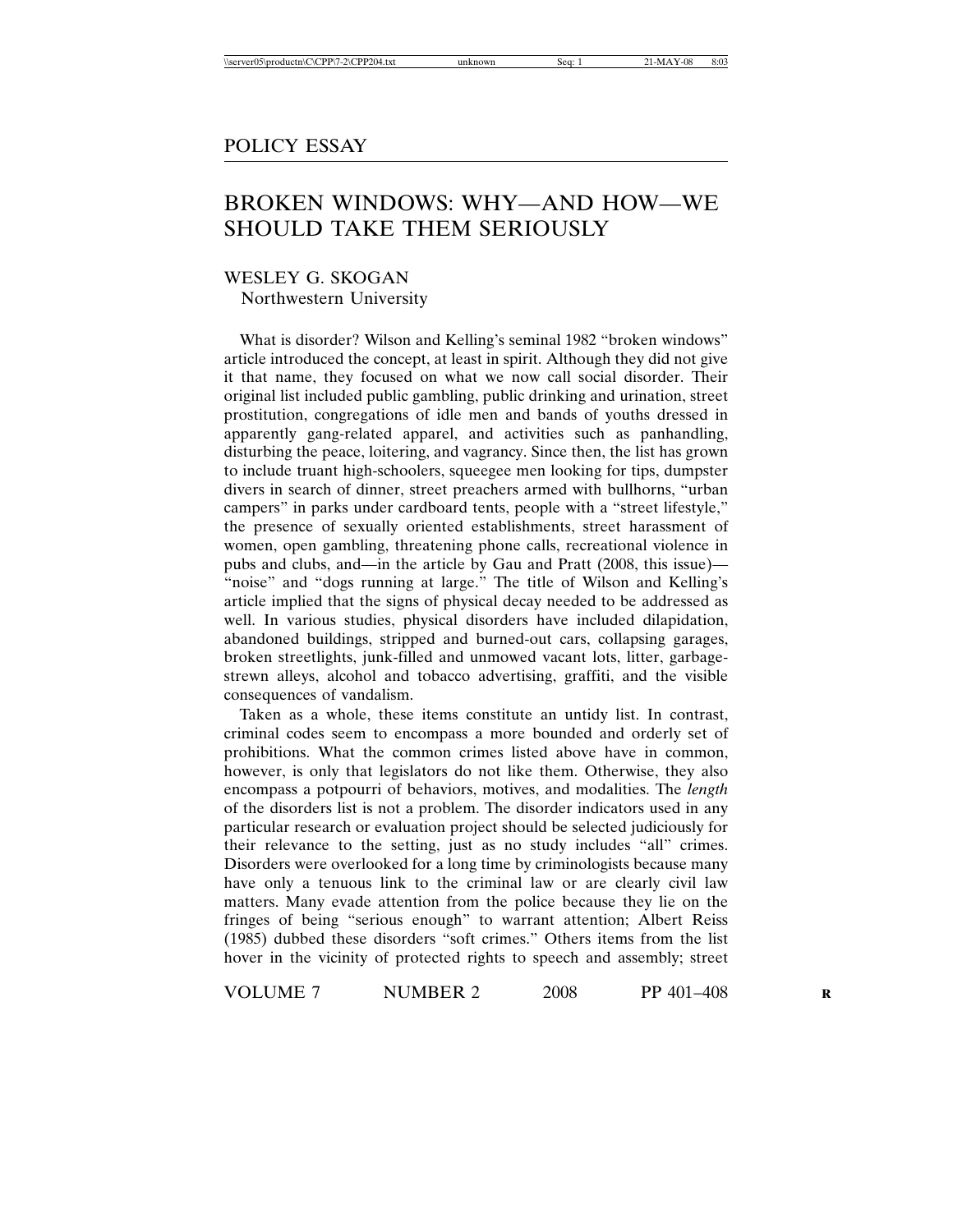preachers, panhandlers, sex shop operators, and the visibly idle fall in this category. Some items were traditionally overlooked because they were not captured easily by police information systems. Importantly for the police, the "victims" of many disorders do not experience them as incidents but as conditions. They do not know whether it is a police matter; what they know is that they want something done.

Why should we take disorder seriously? Although they have a varying relationship with criminality, what disorders have in common is that they have demonstrably serious consequences for communities. From the beginning, the broken windows argument has principally discussed the effects of disorder at the aggregate level. Wilson and Kelling advanced a list of ideas that researchers have taken up: Disorder undermines the capacity of neighborhoods to defend themselves; those who can do so move away, many of those remaining withdraw from community public life, and everyday uses of public space wither. In their view, the directly criminogenic effects of disorder stem from the attendant decline of informal social control; predatory troublemakers from outside the neighborhood join unruly insiders in creating new possibilities for crime in undefended places. Gambling and drinking can lead to robberies and fights; prostitution and drug sales attract those who prey on the customers. Disorder thus begets an even broader range of problems and can, in short order, inundate an area with serious and victimizing crime.

Not all aspects of this broad view have been tested robustly, and little research has been directed at the neighborhood level where it belongs. I found that a broad, neighborhood-level disorder index constructed from 40 separate community surveys was linked to declining confidence in neighbors, a diminished capacity for collective action, lower levels of neighborhood satisfaction and a desire to move to the suburbs, perceptions of levels and trends in crime, and fear of crime and robbery victimization (Skogan, 1990). I was actually agnostic about what path models would reveal about the last possibility because, in my view, the other things on the list of disorder's consequences would amply justify spending time on them. Others (see Sampson and Raudenbush, 2004) have pointed out that perceived disorders are linked in complex ways to race and class and that structural features of neighborhoods explain why they have disorder problems. This finding is not surprising—almost everything in criminology is correlated strongly with neighborhood structural factors. About half the between-neighborhood variance of my disorder measure could be attributed to poverty, instability, and racial diversity, but where disorder comes from was not the focus of the project. An independent relationship exists between disorder and the outcomes, including robbery victimization.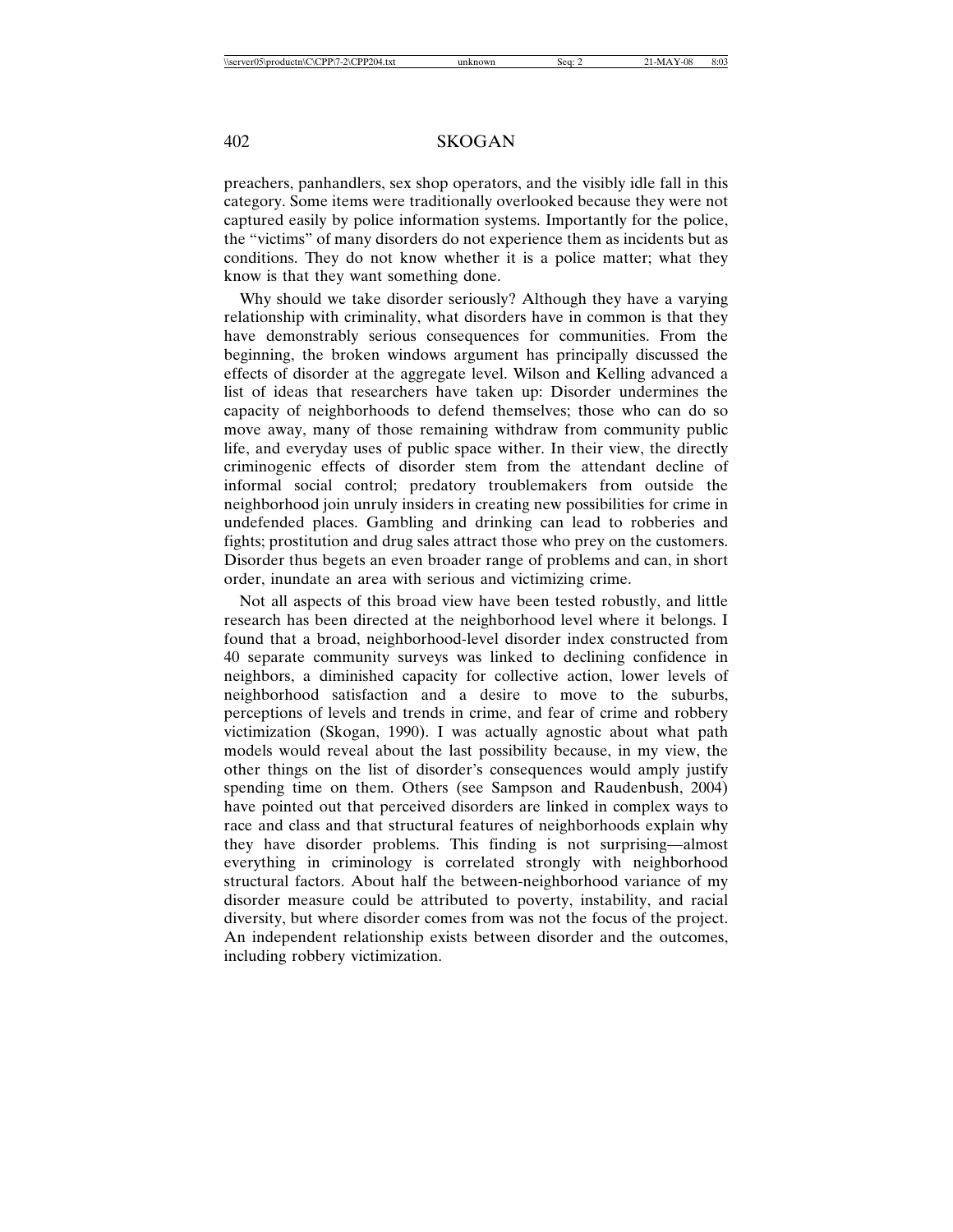Whether disorder is somehow "real" or just "in the eyes of the beholder" and a measure of intolerance has been the subject of considerable discussion. Gau and Pratt's article (2008) sidesteps this question by positing that disorders are "real in their consequences" (nothing in the study explained consequences), but the issue cannot be ignored. Observational studies of selected disorders find high interrater reliabilities, so disorders are "really there" in the empirical tradition; I am not sure why we should think that pairs of students who come in for an hour or so are more accurate raters of local conditions than many pairs of people who live there. One limit of observational studies is that they tend to be conducted during daylight hours, which is when things are visible and it is safer to be looking; thus, observers count many conditions that fall in the physical disorder category (for an example, see Sampson and Raudenbush, 1999). Residents are present after dark and on Saturday nights; what we know about the temporal distribution of 911 "disorder" calls (see Weisburd et al., 2006) indicates that they are positioned to observe wild and wooly events much more often. The match between survey and observational measures—a "multi-method" correlation—is another test of the "reality" of disorder, which is perhaps the toughest methodological test in social science (it is a validity test; see Campbell and Stanley, 1963). Do the research observers see the same things as resident observers? To examine this topic, we would like the survey and observational measures to focus on the same specific disorders, but it is not always the case. In Sampson and Raudenbush's (2004) Chicago study, observers looked for many more and really different conditions (including "alcohol/tobacco advertising") than were included in the survey, and this information was placed in the observational index. The neighborhoodlevel correlation between the two indices still turned out to be +0.62. In a Baltimore study, the correlation between differing survey and observational indices of disorder was again +0.62 (Jang and Johnson, 2001). Some multi-method studies (not that many exist) report weaker links between survey and observational reports of disorder, but more work is called for on this topic. A thorough study would take into account that the upper bound on a validity coefficient is the product of the reliabilities of the measures being cross-validated, for example.

What can be done about disorder? One unfortunate aspect of the conversation about dealing with disorder has been its stilted character. Discussion of policy alternatives by criminologists has revolved around "disorder policing" or (as in Gau and Pratt's article [2008]) "broken windows policing" concepts that are often conflated with "zero tolerance policing." This information is surprising, for at the same time, most criminologists and many sophisticated practitioners would agree that enforcement-oriented policing is *not* always the most effective strategy for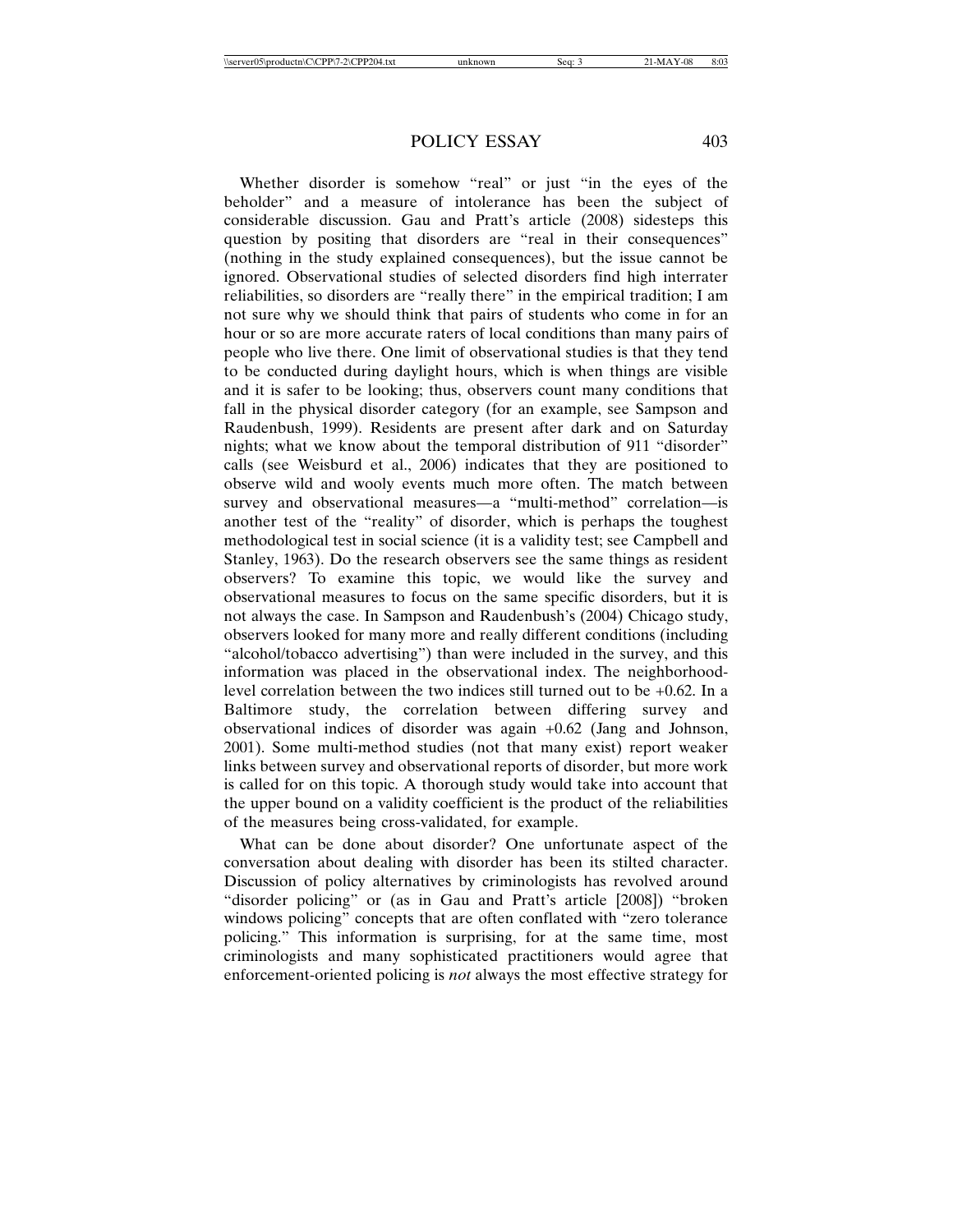addressing common crimes. That "we cannot arrest our way out of crime problems" is widely understood in this community. The same is certainly true when it comes to conditions and events that fall in the disorder category. Disorder is addressable by the same kitbag of policy tools that crime experts have lauded. Besides enforcement, the toolbox includes interagency coordination; regulatory leverage created by civil statutes; and the involvement of organized community residents, nonprofit service providers, and the commercial security sector. Like common crimes, the sources and solutions to particular disorders are diverse and highly situational, and tailored, problem-solving approaches to disorder reduction should be the order of the day. Problem solving is a counterpoint to the traditional model of police work, which usually entails responding sequentially to individual events as they are phoned in by victims. Problem solving, on the other hand, calls for examining patterns of incidents to reveal their causes and to help plan how to deal with them proactively. It is most easily applicable to disorders, many of which—as I noted above—are best characterized as conditions rather than as events. Perhaps common crimes and disorders fit the same perceptual factor structure, but it does not mean that their *solutions* are likely to be "one size fits all."

Researchers who observe closely the actual implementation of community policing understand this dynamic well. When neighborhood residents gather to discuss their problems with the police, they inevitably bring a broad spectrum of concerns to the table. They do not make neat legal or bureaucratic distinctions about who is responsible for what, and it turns out that they are as worried about garbage-strewn alleys and graffiti on garage doors as they are about burglary and car theft. In 2,500 policecommunity meetings we examined in Chicago (see Skogan, 2006), residents discussed 11,221 distinct problems. The largest category, which involved 36% of these concerns, was the social disorder category. Residents talked most about loitering, street prostitution, public drinking, and various fears about teenage misconduct. Next on the list (at 24%) was discussion of street drug markets, which is a common crime. But the third most frequent topic of concern, which constituted 12% of the issues brought up at beat meetings, was physical decay. The issues that residents talked about in this category included graffiti, vandalism, abandoned buildings, abandoned cars, and trash and junk in vacant lots. Even at police-sponsored beat meetings, discussion about individually victimizing crimes like robbery and burglary made up only 9% of the total, which was tied exactly with complaints about parking and traffic problems.

Community policing takes seriously the public's definition of its own problems, which inevitably includes issues that lie outside the traditional competence of the police. An expansion of the police mandate is an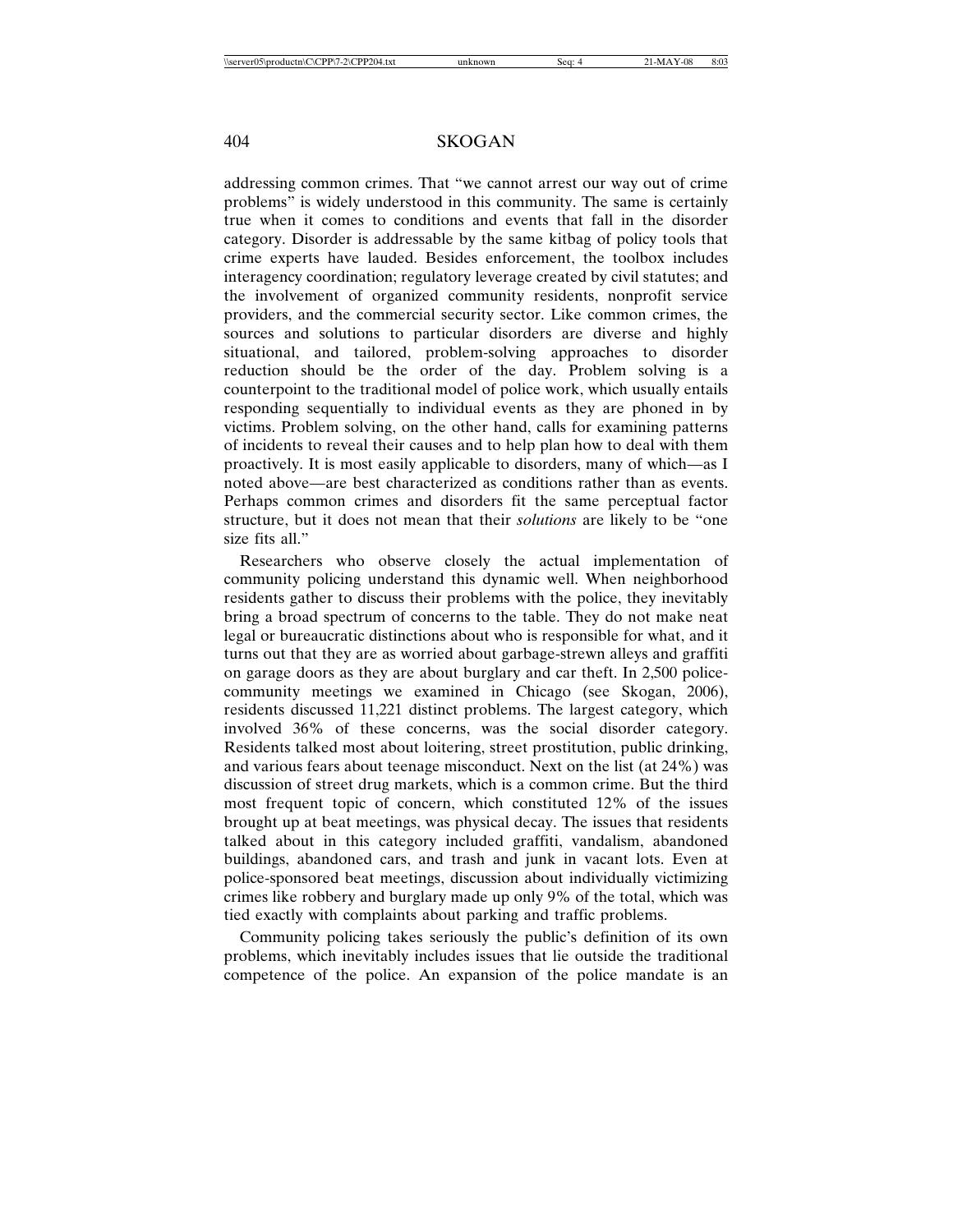almost unavoidable result of involving the public in neighborhood priority setting. So when Chicago's program was developed, planners knew that if their officers' response to community concerns was "that's not a police matter," many residents would not show up for the next meeting. Police knew they needed to have structures in place that would enable them to deal effectively with the issues that concern the public, many of which fall in the disorder category and some of which fall in the traditional domain of other city service agencies. Although at a public meeting officers can learn that loose garbage and rats in an alley are big issues for the residents who attend, another agency must deliver the solution to that problem. Interagency collaboration becomes a key component in securing neighborhood safety and security when police organize to address disorder problems.

As a result of adopting broken windows theory of neighborhood decline wholeheartedly (see Skogan, 2006), Chicago police now find themselves involved in a host of new activities. They orchestrate neighborhood cleanups and graffiti paint-outs by volunteers and city workers, distribute bracelets that will identify senior citizens if they fall down, and take note of burned out street lights and trees that needed trimming. Officers drop into stores to ask merchants to display signs requesting that patrons refrain from giving money to panhandlers. The public steers police toward problems created by the sale of loose cigarettes and individual cans of beer at convenience and grocery stores because they encourage loitering and public drinking, Those sales are illegal but truly soft crimes.

On their side, residents have taken to "positive-loitering" campaigns to retake their streets. These campaigns are efforts to increase the frequency with which law-abiding residents occupy public spaces to discourage street prostitutes, loiterers, drinkers, and nascent drug markets. They do so by scheduling dog walks and walking clubs to get out and about during times when these problems are most intense. In a riskier place, police guard residents at prayer vigils and marches and at barbeque "smoke-outs" in which residents congregate in drug and prostitution zones. A popular approach to addressing troublesome liquor outlets is a "vote dry" referendum. City statutes allow area residents to vote to prohibit the sale of alcohol in a particular electoral precinct (a very small area) or at a particular address in their precinct. Community groups are well informed about the mechanics of these referenda, and they constitute such a threat that they have facilitated the informal but effective resolution of many problems with liquor establishments.

Police can facilitate the mobilization of city service agencies. We would like to think those bureaucracies could decipher neighborhood priorities on their own, but in truth it is largely only the police who remain open 24/ 7, have people walking the streets, and have discovered how effectively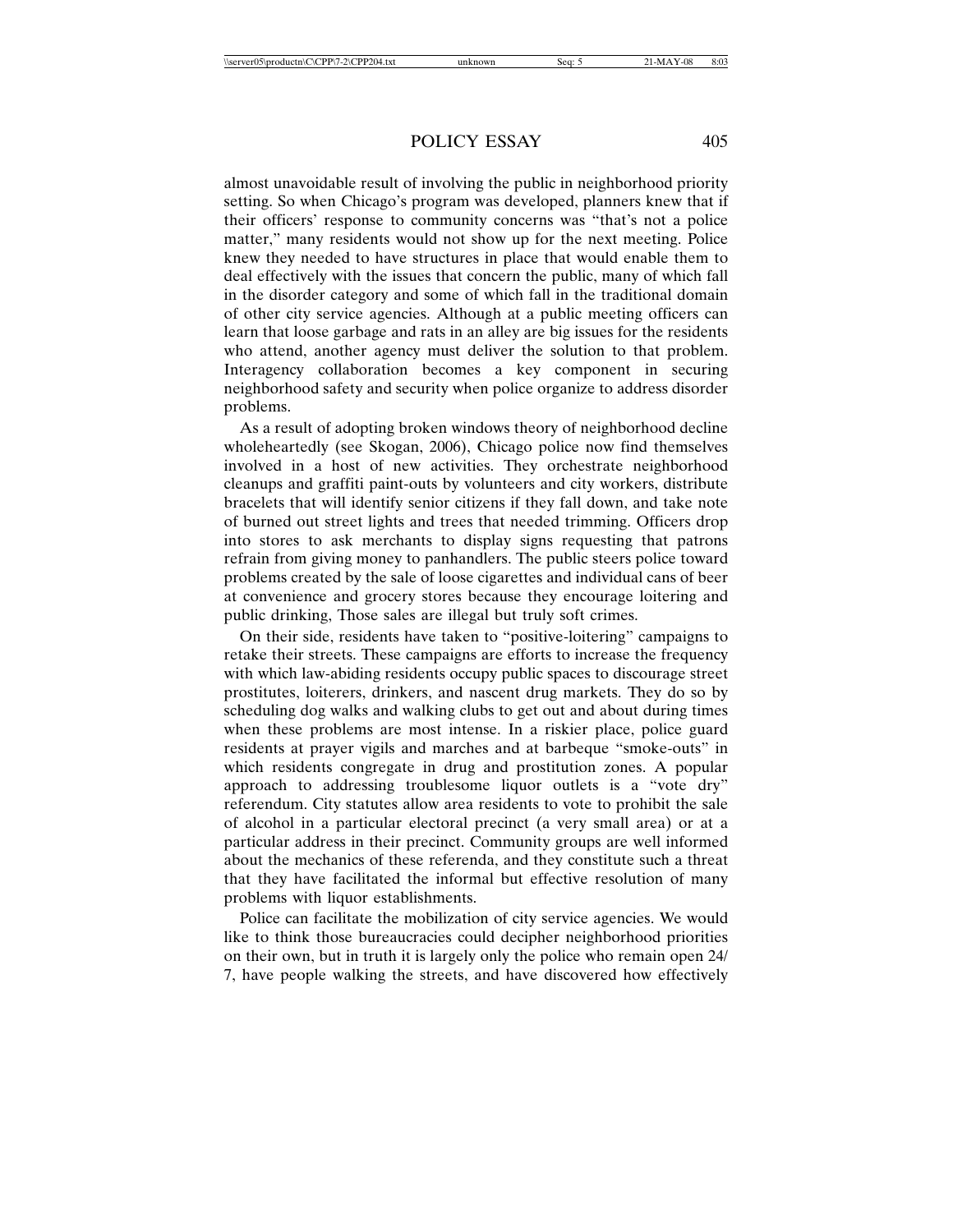they can build legitimacy and support among the voters and taxpayers by responding to their definition of their problems. In Chicago, complaints at beat meetings trigger graffiti removal missions by the city's Graffiti Blaster teams, who are so named for their high-pressure soda sprays. Likewise, complaints routinely trigger tree trimming, rat poisoning, clearing and mowing vacant lots, repairing streets and sidewalks, new street signs, and paint jobs for fire hydrants and public structures. Getting seemingly abandoned cars towed is a logistical problem, but it is not complicated; severely dilapidated or abandoned commercial and residential buildings are another story, and addressing them involves many agencies and money. Police districts have "problem-buildings officers" who inventory dilapidated and abandoned structures and track down property owners for civil prosecution over building, health, fire, sanitation, zoning, and business-license violations. Police participate in joint multi-agency teams with representatives of the city's buildings, fire, police, revenue, and health departments "swatting" prioritized buildings with documented code violations that are then taken over by city prosecutors who work out of district stations. All these actions have nothing to do with putting anyone in jail. Rather, civil courts and administrative hearings can force building owners to repair code violations, install security measures, and securely board up buildings. The worst buildings can be demolished on a fast track if they are unsafe. Landlords can be required to post "no loitering" signs, evict problem tenants, and upgrade exterior lighting. In short, effective approaches to the wide range of problems that make up the disorder category do not just involve arresting people. In Chicago, at least, a solution for broken windows is to fix them.

### **REFERENCES**

- Campbell, Donald T. and Julian C. Stanley
	- 1963 Experimental and quasi-experimental designs for research on teaching. In N. L. Gage (ed.), Handbook of Research on Teaching. Chicago, Ill.: Rand McNally.
- Gau, Jacinta M. and Travis C. Pratt

Broken windows or window dressing? Citizens' (in)ability to tell the difference between disorder and crime. Criminology & Public Policy. This issue.

- Jang, Sung and Byron R. Johnson
	- 2001 Neighborhood disorder, individual religiosity, and adolescent use of illicit drugs: A test of multilevel hypotheses. Criminology 39:109–144.
- Reiss, Albert J., Jr.
	- 1985 Policing a City's Central District: The Oakland Story. Washington, D.C.: National Institute of Justice.